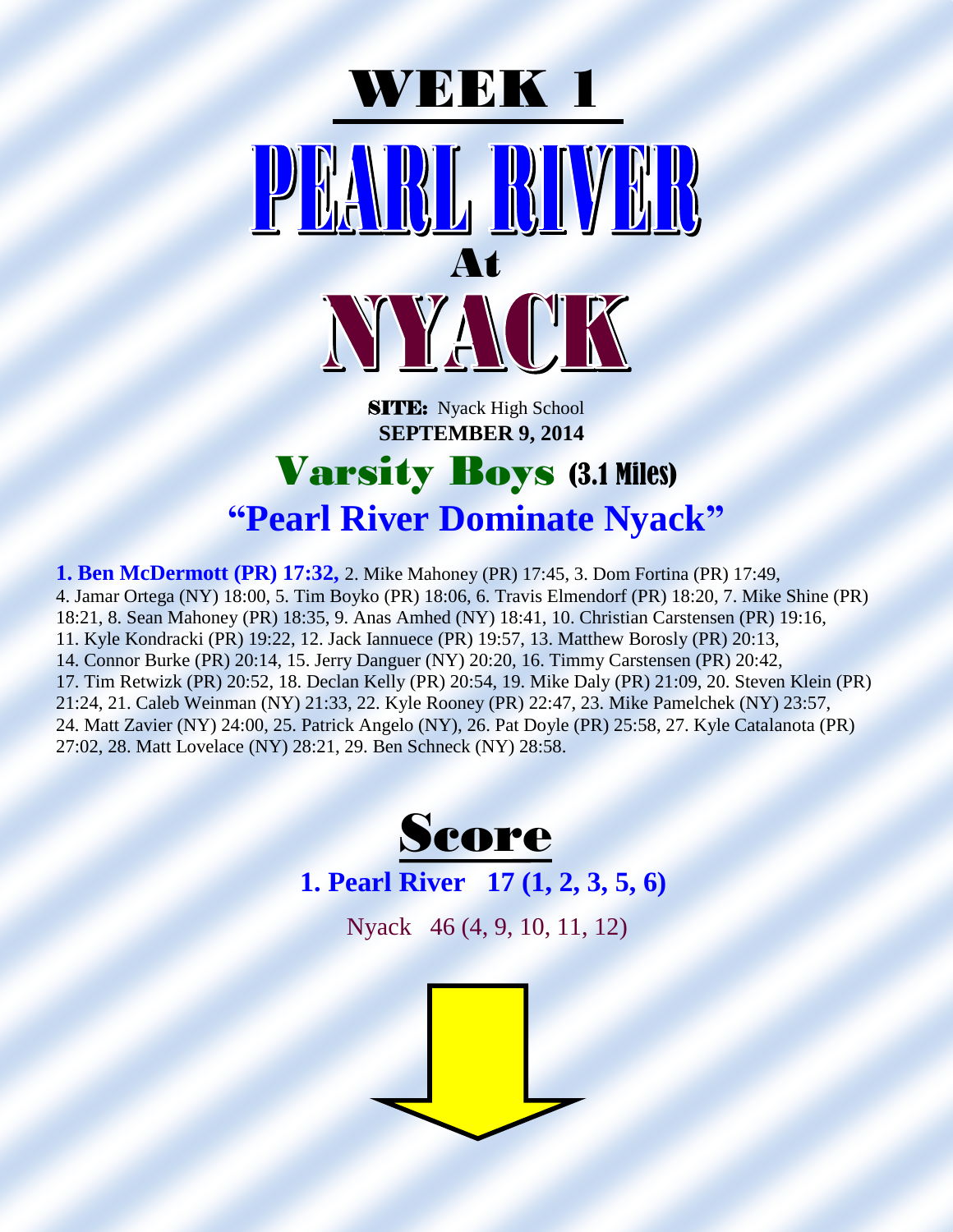### NORTH ROCKLAND At <u>CLARKSTOWN NORTH</u>

**SITE:** Clarkstown North High School  **SEPTEMBER 9, 2014**

#### Varsity Boys (2.5 Miles)

#### **"North Rockland, Easy Victory with Clarkstown North"**

1. Richard Stephens (NR) 13:59, 2. TJ Morales (NR) 14:18, 3. Matthew LeMoine (NR) 14:22, 4. Patrick Tuohy (NR) 14:39, 5. Ryan Guziniski (NR) 14:40, 6. Xavier Rodriguez (NR) 14:54, 7. Clarkstown North, 8. Nicholas Hermandez (NR) 14:57, 9. Jared Peters (NR) 14:59, 10. James Paterson (NR) 15:00, 11. Clarkstown North, 12. James Feeney (NR) 15:05, 13. Victor Carrano (NR) 15:07, 14. Clarkstown North, 15. Liam Joyce (NR) 15:48, 16. William Morange 15:58, 17. Jonathan Cassano (NR) 16:13, 18. Clarkstown North, 19. Clarkstown North, 20. Clarkstown North, 21. Thomas Cobb (NR) 16:42, 22. Clarkstown North, 23. Clarkstown North, 24. Brian Bader (NR) 16:47, 25. Clarkstown North, 26. Nick Caiati (NR) 16:50, 27. Clarkstown North, 28. Clarkstown North, 29. Michael Vong (NR) 30. Edwin Santana (NR) 17:28, 31. Anthony Jamieson (NR) 17:38, 32. Clarkstown North, 33. . Clarkstown North, 34. Clarkstown North, 35. Chad Marcario (NR) 17:54, 36. Jared Davis (NR) 17:54, 37. . Clarkstown North, 38. . Clarkstown North, 39. Lenny Gutierrez (NR) 18:30, 40. Ryan Doyle (NR) 18:45, 41. Daniel Fagelman 19:51, 42. Lorenzo Perez (NR) 20:05, 43. Glenn Moran (NR) 20:05, 44. Clarkstown North, 45. Christian Jodice (NR) 20:23, 46. Clarkstown North, 47. Clarkstown North, 48. Justin Cruz (NR) 20:45, 49. Luis Lopez (NR) 23:10, 50. John Gualpa (NR) 23:13,

51. Clarkstown North, 52. Matt Marino (NR) 25:26.



 **Clarkstown North 50**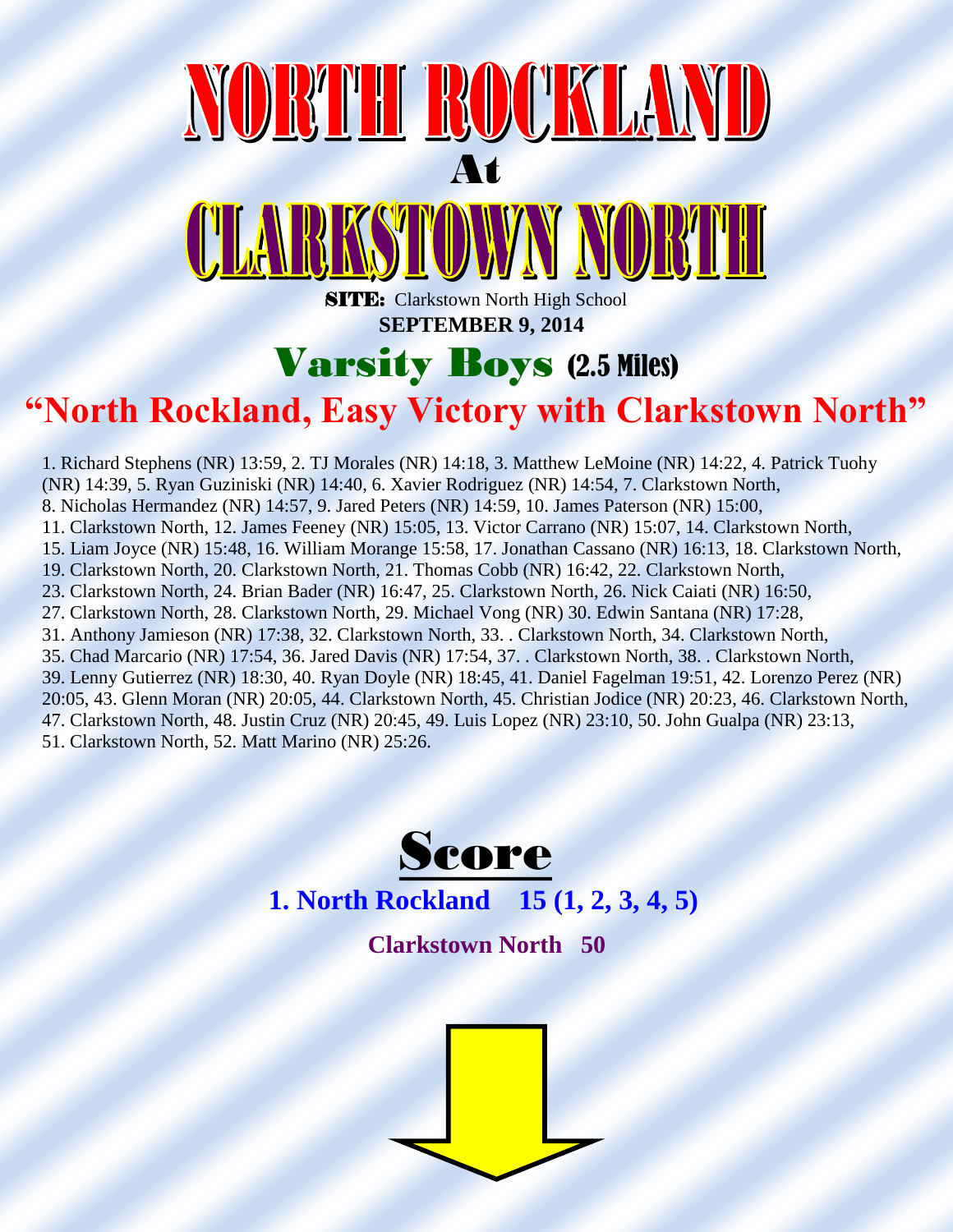

# ALBERTUS MACI , **PERISE RUNE** <u>CLARKSTOWYN SOUTH</u> At

**SITE:** Tappan Zee High School  **SEPTEMBER 16, 2014**

#### Varsity Boys (2.5 Miles) **"Tappan Zee Up For the Challenge"**

**1. Luke Gavigan (TZ) 12:26,** 2. Liam Burke (TZ) 12:40, 3. Ben McDermott (PR) 13:02, 4. Patrick Heir (TZ) 13:12, 5. Mike Mahoney (PR) 13:24, 6. Dominic Fortino (PR) 13:28, 7. Ellis Guzewich (TZ) 13:43, 8. Austin Lobbe (CS) 13:44, 9. T. Elmentdoff (PR) 13:45, 10. Brendan Hehir (TZ) 13:48, 11. Sean Mahoney (PR) 13:57, 12. C. Burril (CS) 14:04, 13. Mike Shine (PR) 14:05, 14. Peter LeWarn (TZ) 14:06, 15. J. Chin (CS) 14:11, 16. C. Cartensen (PR) 14:13, 17. B. Wunsch (TZ) 14:17, 18. E. Santana (CS) 14:18, 19. J. Kotch (TZ) 14:23, 20. C. Malagraph (CS) 14:33, 21. Jack Terry-Kantor (CS) 14:35, 22. J. Dowd (PR) 14:38, 23. S. Lappas (PR) 14:42, 24. J. Iannucci (PR) 14:46, 25. A. Kenny (TZ) 14:49, 26. I. Wecht (TZ) 14:50, 27. M. Kiely (TZ) 14:51, 28. C. Bryns (CS) 14:54, 29. C. Burke (PR) 14:57, 30. D. Henry (TZ) 15:00, 31. K. Holand (CS) 15:01, 32. K. Kondracki (PR) 15:03, 33. N. Linehan (CS) 15:10, 34. T. Kenny (TZ) 15:12, 35. E. Okeke (CS) 15:24, 36. M. Daly (PR) 15:25, 37. T. Borwick (PR) 15:26, 38. A. Langhorne (TZ) 15:28, 39. Millich (CS) 15:29, 40. T. Corser (TZ) 15:33, 41. Petey (CS) 15:36, 42. L.Kiely (TZ) 15:37, 43. J. Rodenbach (CS) 15:40, 44. Ross (CS) 15:41, 45. W. Joyner (TZ) 15:48, 46. M. Waldron (AM) 15:54,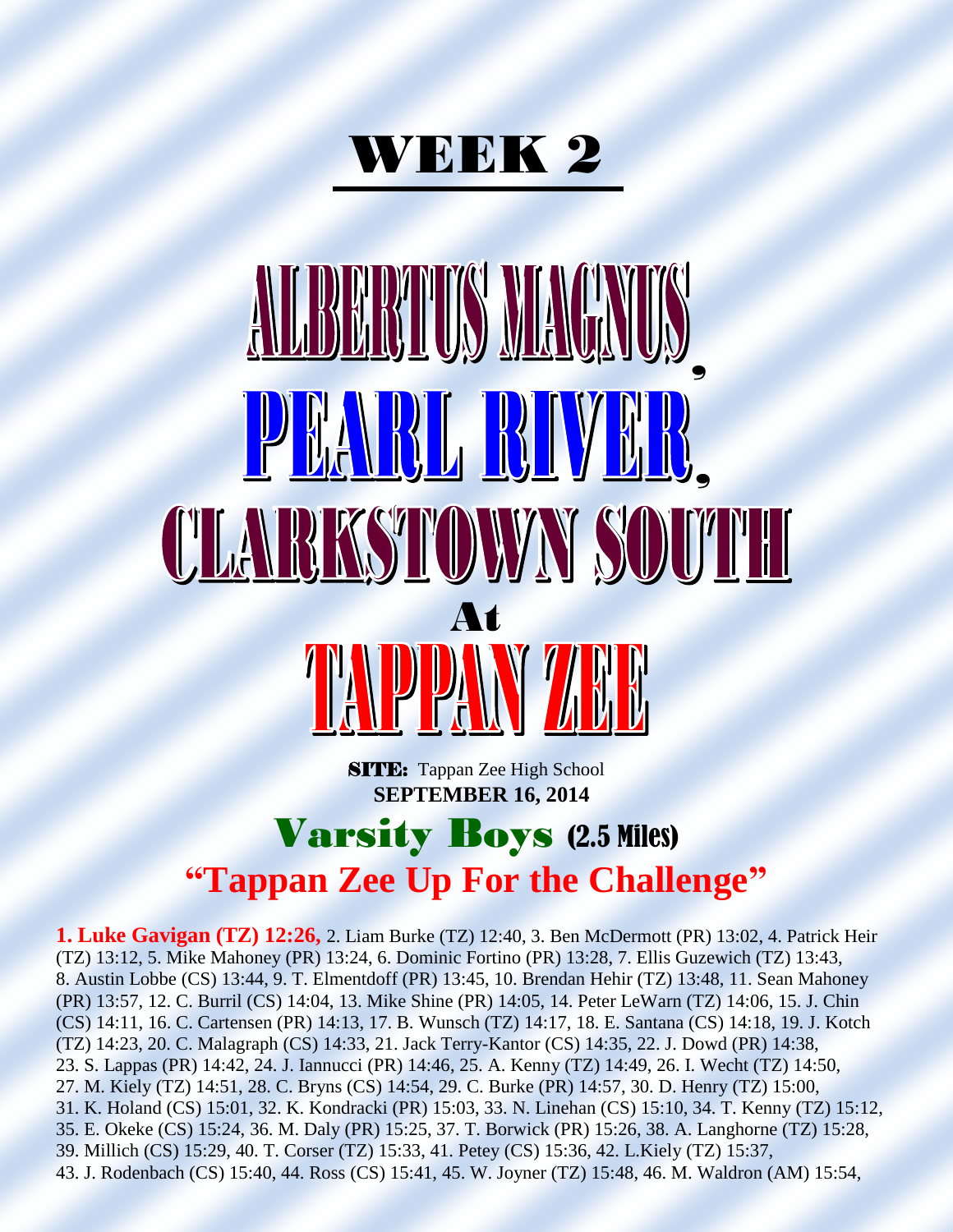47. M. Danyluk (CS) 15:56, 48. P. Finninig (TZ) 15:57, 49. S. Riggs (PR) 15:59, 50. J. Hirsch (CS) 16:03, 51. M. Clifford (CS) 16:04, 52. J. Saavedra (CS) 16:05, 53. A. Araujo (CS) 16:06, 54. P. Cippolina (AM) 16:07, 55. J. Thomas (CS) 16:12, 56. G. Shin (TZ) 16:15, 57. C. Curran (CS) 16:16, 58. T. Cuddy (CS) 16:17, 59. E. Gordon (TZ) 16:17, 60. T. Roy (CS) 16:21, 61. S. Klein (PR) 16:25, 62. G. Clark (PR) 16:29, 63. D. Alaimo (CS) 16:29, 64. M. Algert (TZ) 16:30, 65. P. Karagar (AM) 16:37, 66. D. Wyncheil (AM) 16:51, 67. K. Rooney (PR) 16:53, 68. A. Sharma (CS) 17:00, 69. C. Harten (CS) 17:01, 70. R. McKivergen (CS) 17:06, 71. K.Fuller (TZ) 17:12, 72. J. Kim (CS) 17:17, 73. K. Hayes (AM) 17:19, 74. J. Fanshaw (PR) 17:28, 75. J. Lauden (AM) 17:34, 76. J. Battaglia (CS) 17:34, 77. D. Pinelli (AM) 17:46, 78. D. Roadarmel (CS) 17:50, 79. No Name 18:04, 80. No Name 18:05, 81. V. Ramos (TZ) 18:08, 82. P Doyle ? 18:16, 83. P. Sammon ? 18:17, 84. K. Valdes (TZ) 18:40, 85. J.O'Donnell (TZ) 18:44, 86. K. Finnegan (CS) 18:53, 87. J. Gontaryk (TZ) 18:54, 89. J. Oswald (CS) 18:55. 90. No Name 19:16, 91. M. Heider (PR) 19:16, 92. No Name 19:16, 93. J. Ruotolo (CS) 19:30, 94. E. Goodman (CS) 19:34, 95. No Name 19:44, 96. K. Catalanotto (PR) 19:51, 97. No Name 20:01, 98. No Name 20:13, 99. M. Grammatica (TZ) 20:19, 100. J. Casino (CS) 20:21, 101. G. Bowman (CS) 20:22, 102. A. Li (TZ) 20:27, 103. No Name 20:37, 104. No Name 20:38, 105. No Name 20:47, 106. M. Morales (TZ) 20:48, 107. R. Slattery (PR) 21:54, 108. L. Walker (CS) 22:18, 109. J. Gensel (TZ) 25:53, 110. B. Wanamaker (TZ) 26:25.



**1. Tappan Zee 15 (1, 2, 3, 4, 5)** Albertus Magnus 50

**1. Tappan Zee 23 (1, 2, 3, 4, 5)** Pearl River 32

**1. Tappan Zee 16 (1, 2, 3, 4, 6)** Clarkstown South 44

**1. Pearl River 15 (1, 2, 3, 4, 5)** Albertus Magnus 50

**1. Pearl River 17 (1, 2, 3, 5, 6)** Clarkstown South 43

**1. Clarkstown South 15 (1, 2, 3, 4, 5)** Albertus Magnus 50

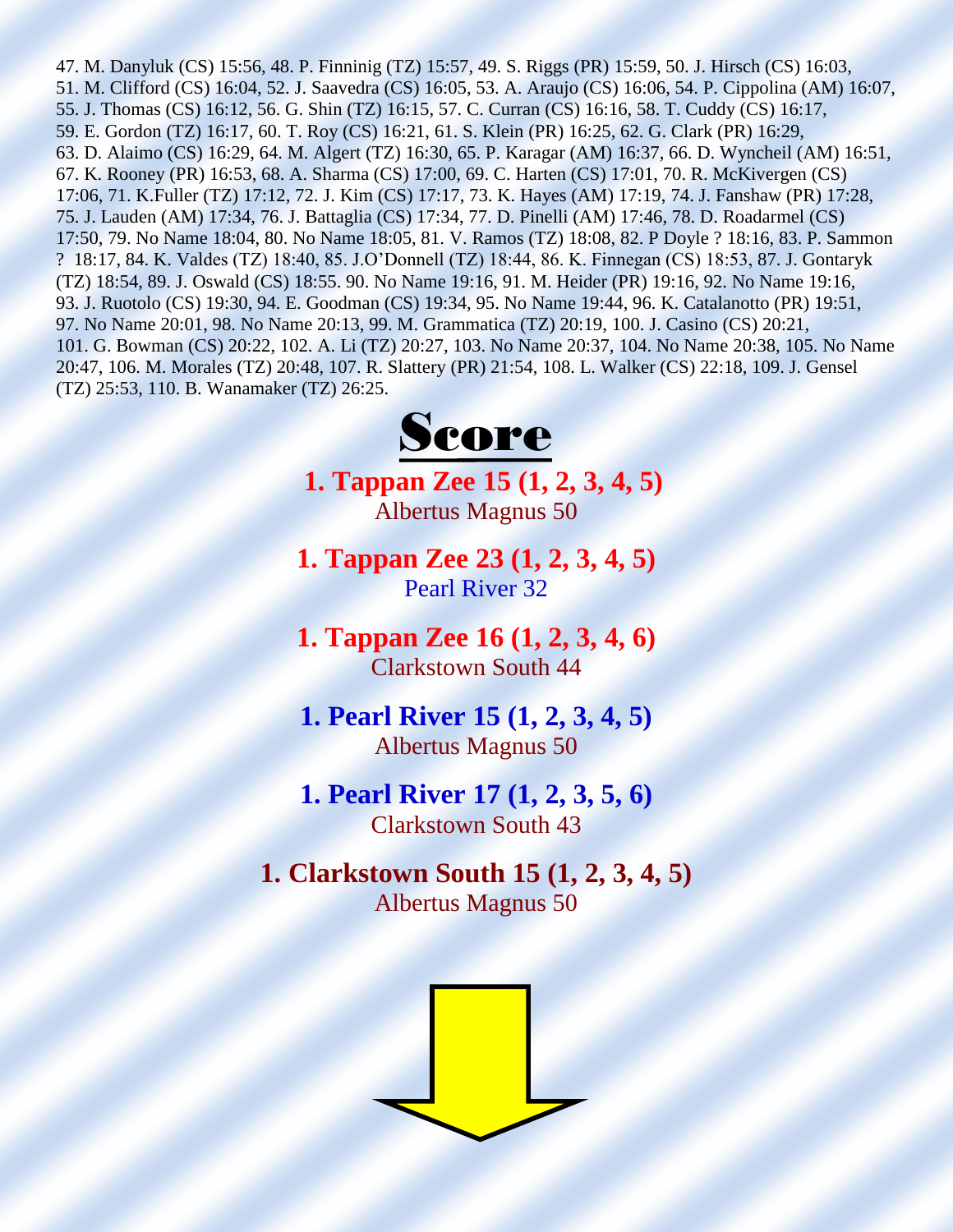

**SITE:** Nanuet High School  **SEPTEMBER 16, 2014**

#### Varsity Boys (3.1 Miles) **"Nanuet gets by Nyack"**

1. Jamra Orpegu (NY) 17:11, 2. Ryan Brennan (NAN) 17:22, 3. Brian Camillieri (NAN) 17:25, 4. Anas Ahmed (NY) 18:00, 5. Dave Alcana (NAN) 18:51, 6. Austin Penate (NAN) 18:57, 7. Ahwin Tanuku (NAN) 19:01, 8. Jerry Dangler (NY) 19:34, 9. Brendan O'Donoghue (NAN) 20:21, 10. Standly Varghese (NAN) 21:14, 11. Michael Pavelchak (NY) 21:19, 12. Allen Sweica (NAN) 21:31, 13. Jamel Okere (NAN) 21:42, 14. Kyle Pelcak (NY) 21:58, 15. Johnathan Palacios (NAN) 22:30, 16. Matt Javier (NY) 22:47, 17. Patrick Angurola (NY) 23:15, 18. Matt Lovelace (NY) 25:17, 19. Brian Baccaglini (NAN) 27:13, 20. Ben Schneck (NY) 29:21.





Nyack 32 (1, 4, 8, 9, 10)

 $\overline{a}$ 

CORYWALL,

MIDDLAMOWN, SUFFFRAN,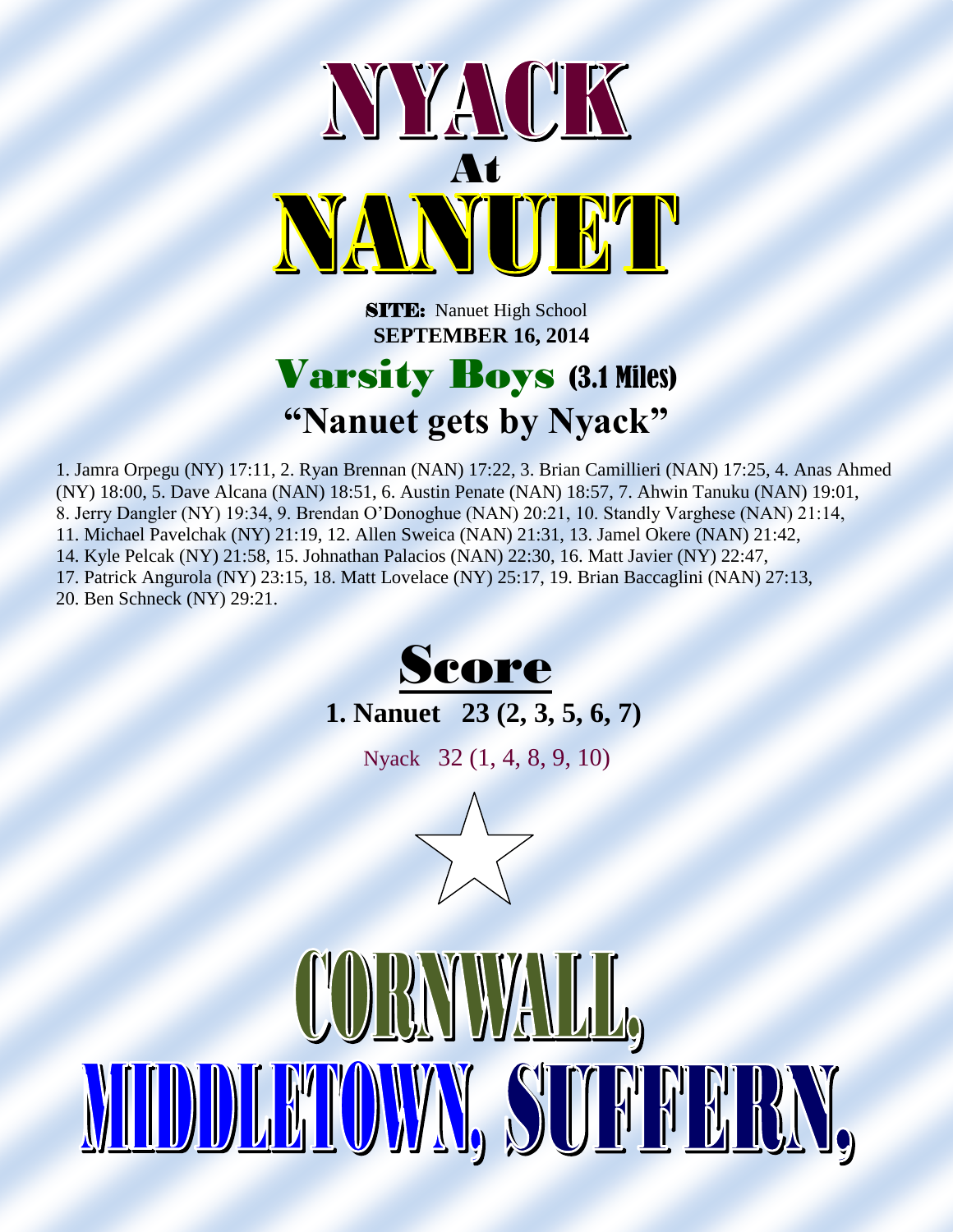

**Cornwall (COR), Monroe Woodbury (MW), Middletown (MID), North Rockland (NR), Suffern (SUFF)**

**1. Jack Jibb (MW) 16:21.1,** 2. Aiden Doyl (COR) 16:55.2, 3. Ricky Stephens (NR) 17:06.1, 4. Jeremy Solomon (Suff) 17:15.1, 5. Liam Mallon (NR) 17:19.6, 6. David Brubacher (COR), 17:20.3, 7. T.J. Morales (NR) 17:22.8, 8. Patrick Hennelly (SUFF) 17:24.4, 9. Matt Lemoine (NR) 17:30.4, 10. Dylan Serino (NR) 17:37.5, 11. Wayne Williams (MW) 17:55.9, 12. Christian Scilepyr (COR), 17:57.9, 13. Patrick Tuohy (NR) 18:02.4, 14. Ryan Guzinski (NR) 18:04.2, 15. Mike Miller (COR) 18:12.2, 16. Alex Depew (MID) 18:17.6, 17. Diego Santory (SUFF) 18:18.5, 18. Oscar Ponce (MID) 18:18.8, 19. Andy Lujan (COR) 18:27.4, 20. Alex Vega (COR) 18:28.9, 21. James Feeney (NR) 18:29.1, 22. Jared Peters (NR) 18:31.1, 23. Francisco Rivera (COR) 18:35.7, 24. Xavier Rodriguez (NR) 18:41.1, 25. Paul Bisconti (MW) 18:43.4, 26. Adam Alshoubecki (MW) 18:44.4, 27. Brian Gonzalez (MW) 18:46.6, 28. Victor Carrano (NR) 18:47.2, 29. Chris Urio (MW) 18:48.9, 30. Tyler Morton (MW) 18:49.1, 31. Joyce (NR) 18:56.9, 32. A. Frandino (MW) 18:57.3, 33. Russo (MID) 18:59.1, 34. Paradies (MID) 18:59.3, 35. Egan (MW) 19:07.4, 36. Gaffney (MW) 19:13.9, 37. Kornblum (SUFF) 19:14.1, 38. Thurau (COR) 19:14.5, 39. Izzo (SUFF) 19:17.1, 40. Paik (MW) 19:19.6, 41. B. Frandino (MW) 19:22.5, 42. Morales (MW) 19:25.5, 43. Moran (COR) 19:26.3, 44. Bennett (COR) 19:27.1, 45. Dowd (SUFF) 19:39.9, 46. Meyer (SUFF) 19:47.5, 47. Morange (NR) 19:52.8, 48. Galarza ((MID) 19:57.8, 49. Guattery (MID) 20:00.9, 50. Merino (MID) 20:04.4, 51. Colon (MID) 20:05.2, 52. Santory L. (SUFF) 20:09.0, 53. Marcotte (MW) 20:10.3, 54. Sullivan (COR) 20:13.9, 55. Matthew (NR) 20:14.9, 56. Figuera (MID) 20:17.7, 57. Torres (COR) 20:27.4, 58. Paterson (NR) 20:32.2, 59. Giardina (SUFF) 20:32.4, 60. Coddington B. (MW) 20:35.4, 61. Hannon (MW) 20:36.0, 62. Carrano (NR) 20:39.8, 63. Hennelly (SUFF) 20:40.0, 64. Cobb (NR) 20:52.8, 65. Riley (COR) 20:55.7, 66. Donnallen (MW) 20:58.6, 67. Rodd (COR) 21L01.4, 68. Bader (NR) 21:01.8, 69. Caiate (NR) 20:08.9, 70. Duffner (MW) 21:28.1, 71. Vilda (COR) 21:29.9, 72. Prokopiv (MW) 21:35.1, 73. Cortes (MW) 21:41.4, 74. Lynch (MID) 21:49.4, 75. Christian (SUFF) 21:52.3, 76. Lynch (NR) 21:59.4, 77. Russell (COR) 22:02.1, 78. Anderson (MW) 22:03.2, 79. Delgado (MW) 22:05.9, 80. NO Name 22:06.1, 81. Soder (MW) 22:06.9, 82. Parsons (MW) 22:09.1, 83. Caruso (MW) 22:10.3, 84. Marcario (NR) 22:13.1, 85. Santana (NR) 22:18.0, 86. Vong (NR) 22:18.3, 87. Spence (SUFF) 22:21.6, 88. Minnies (MW) 22:29.2, 89. Anderson (SUFF), 22:36.1, 90. Sussmann (MW) 22:42.1, 91. Ross (MW) 22:48.1, 92. Jiminian (MW) 22:51.1, 93. Murray (MW) 22:54.6, 94. Green (SUFF) 23:04.1, 95. Davis (NR) 23:07.8, 96. Curtis (MW) 23:11.2, 97. Bassett (SUFF) 23:17.8, 98. Keller (MID) 23:20.4, 99. Guiterrez (NR) 23:21.1, 100. Bednaski (SUFF) 23:23.1, 101. Dhoalkia R. (MW) 23:26.0, 102. Angerame (MID) 23:28.1, 103. Doyle (NR) 23:35.3, 104. Kowski (SUFF) 23:37.9, 105. Ladue (MW) 23:39.6, 106. O'Connor (MW) 23:39.8, 107. Serringer (MW) 23:44.9, 108. Fagelman (NR) 23:47.3, 109. Jodice (NR) 23:49.1, 110. Moore (SUFF) 23:51.8, 111. MEdine (MID) 23:56.2, 112. Feehan (MW) 23:58.6, 113. Gold A. (SUFF) 24:12.3, 114. Jeong (MW) 24:15.4, 115. Desilva ((MW) 24:16.6,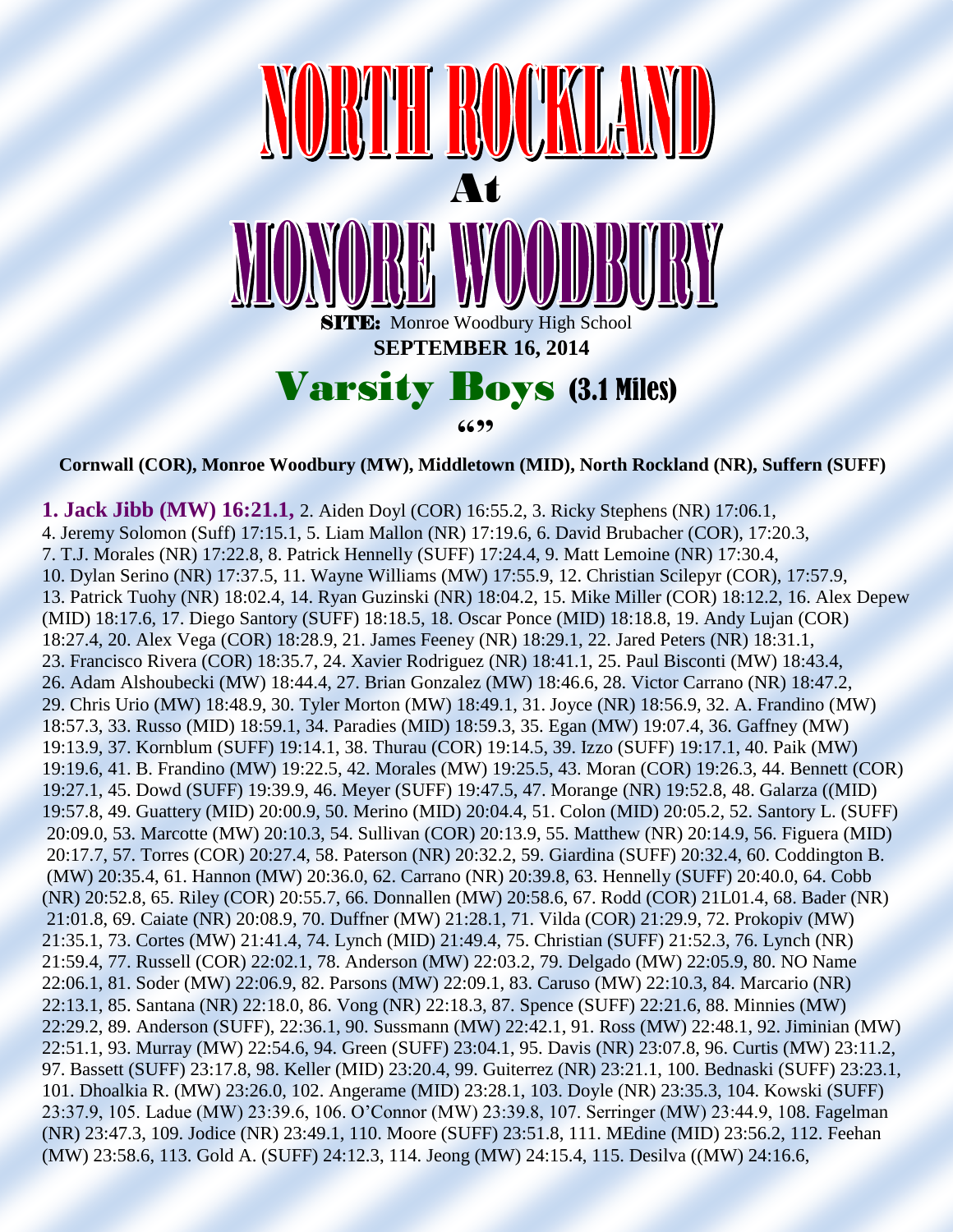116. Sanchez (MW) 24:16.9, 117. Behzadi (SUFF) 24:21.0, 118. Wanamaker (MW) 24:51.3, 119. Coddington S. (MW) 24:52.9, 120. Rende (MW) 24:55.0, 121. Gensler (SUFF) 25:04.5, 122. Cruz (NR) 25:31.8, 123. MAtthes (MW) 25:45.6, 124. Perez (NR) 25:45.9, 125. No Name 25:47.3, 126. Conlon (MW) 25:53.9, 127. Bottone (NR) 26:03.9, 128. Gonyo (COR) 26:53.6, 129. Smith (SUF) 26:53.9, 130. Rosenthal (SUF) 26:54.2, 131. Dowling (SUF) 26:57.2, 132. Lopez L. (NR) 26:58.0, 133. Moreno (NR) 28:18.7, 134. Schooten (MID) 28:27.1, 135. Gualpa (NR) 28:32.2, 136. Dholakia A. (MW) 28:34.9.



**1. North Rockland 20 (2, 3, 4, 5, 6) Monroe Woodbury 43 (1, 9, 10, 11, 12)**

**1. North Rockland 23 (2, 3, 5, 6, 7) Cornwall 36 (1, 4, 8, 11, 12)**

**1. North Rockland 21 (1, 3, 4, 6, 7)** Suffern 40 (2, 5, 10, 11, 12)

**1. North Rockland 15 (1, 2, 3, 4, 5)** Middletown 50 (8, 9, 10, 11, 12)

**1. Cornwall 23 (1, 2, 3, 4, 7)** Middletown 44 (5, 6, 10, 11, 12)

**1. Cornwall 23 (2, 3, 5, 6, 7) Monroe Woodbury 38 (1, 4, 10, 11, 12)**

> **1. Cornwall 23 (1, 3, 5, 6, 8)** Suffern 36 (2, 4, 7, 11, 12)

**1. Monroe Woodbury 23 (1, 2, 5, 6, 7)** Middletown 32 (3, 4, 10, 11, 12)

**1. Monroe Woodbury 23 (1, 4, 5, 6, 7)** Suffern 38 (2, 3, 10, 11, 12)

> **1. Suffern 24 (1, 2, 4, 8, 9)** Middletown 33 (3, 5, 6, 7, 12)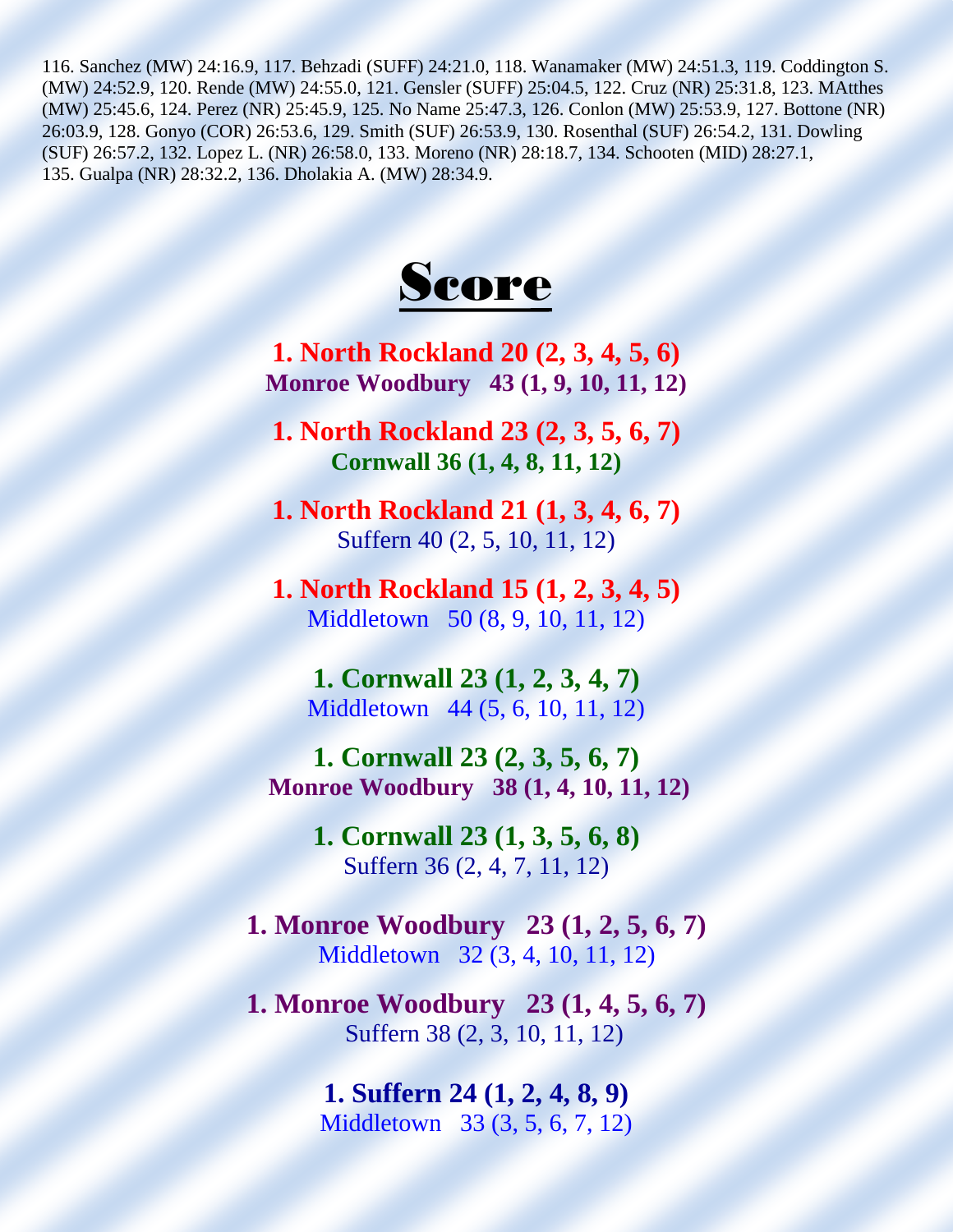



SITE: Nyack High School  **SEPTEMBER 23, 2014**

#### Varsity Boys (3.1 Miles) **"Nyack Just get's by Albertus"**

**1. Anas Ahmed (NY) 18:17,** 2. Jamar Ortega (NY) 18:21, 3. Jerry Dangler (NY) 20:12, 4. Michael Waldron (AM) 20:47, 5. Phillip Chip (AM) 21:30, 6. Griffin Ehrie (AM) 21:49, 7. Dylan Winchell (AM) 21:51, 8. Pie Kardger (AM) 22:06, 9. Michael Paveichak (NY) 22:35, 10. John Lauded (AM) 22:40, 11. Kevin Hayes (AM) 22:54, 12. Brendian Hunt (AM) 22:55, 13. Pat Angarola (NY) 23:17, 14. Jason Pappararldo (AM) 23:37, 15. Matt Javier (NY) 23:54, 16. Frank Margiotta (AM) 23:57, 17. Matt Lovelace (NY) 24:18, 18. Jake Hindin (NY) 24:18, 19. Tim Fagan (AM) 24:30, 20. Ben Scheck (NY) 25:56, 21. Mike Hayes (AM) 26:11, 22. Brendan Callahan (AM) 27:19, 23. Kiernan Flanagan (AM) 29:00, 24. Thomas Woods (AM) 30:45, 25. David Ykal (AM) 31:42.



**1. Nyack 28 (1, 2, 3, 9, 13) Albertus Magnus 30 (4, 5, 6, 7, 8)**

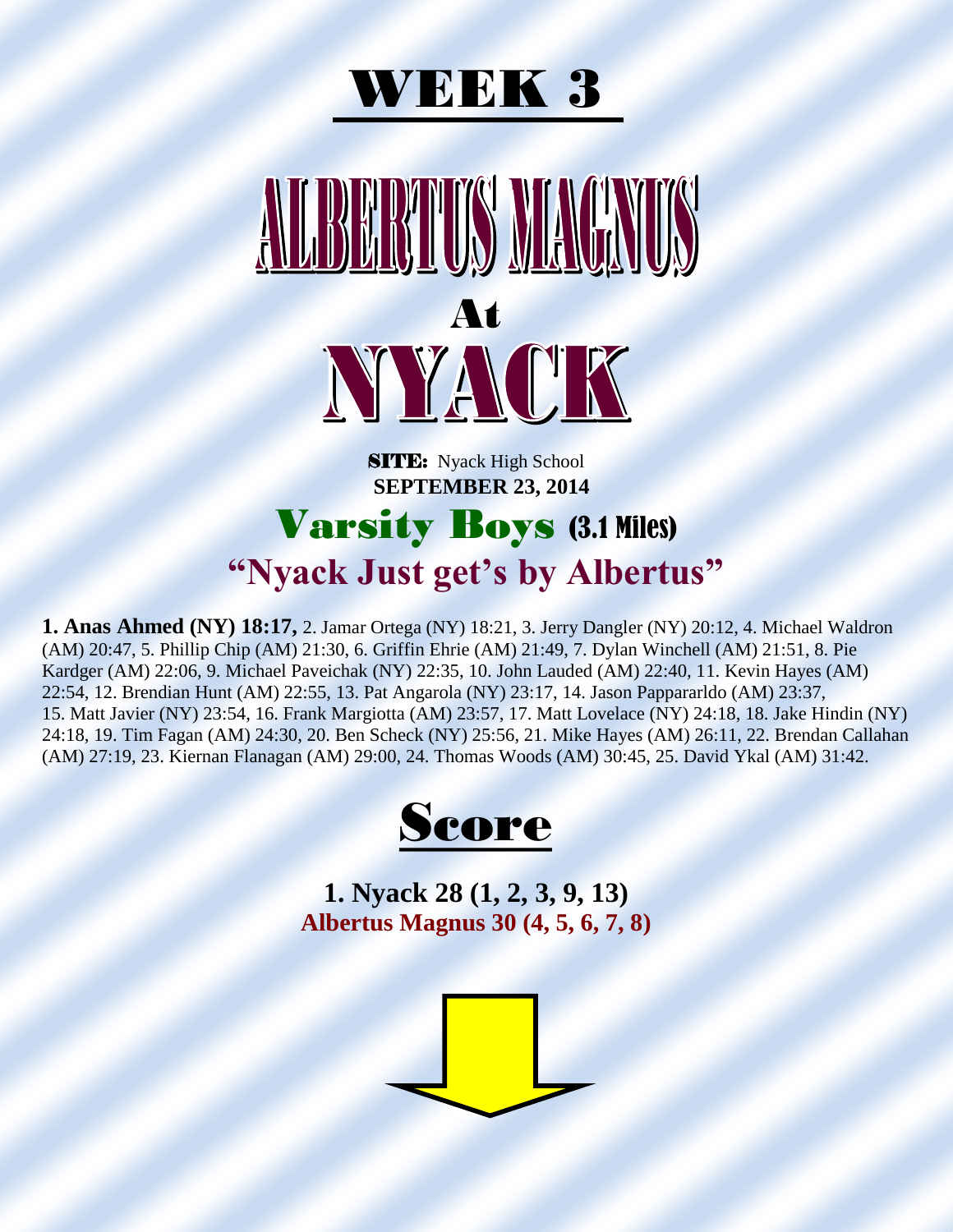

**SITE:** Anthony Wayne Park (North Rockland Home)  **SEPTEMBER 23, 2014**

#### Varsity Boys (3.1 Miles) **"North Rockland Rock's East Ramapo"**

**1. Jared Peters (NR) 17:45.0,** 2. Xavier Rodriguez (NR) 18:00.0, 3. James Feeney (NR) 18:04.0, 4. Victor Carrano (NR) 18:21.0, 5. Liam Joyce (NR) 18:21.0, 6. Billy Morange (NR) 18:48.0, 7. Nick Herandez (NR) 18:59.0, 8. Nein Mathew (NR) 18:23.0, 9. Thomas Cobb (NR) 19:44.0, 10. Jonathan Cassano (NR) 19:47.0. 11. Brian Bader (NR) 20:26, 12. Kevin Lynch (NR) 20:37, 13. Anthony Jamieson (NR) 20:38, 14. Chad Marcario (NR) 20:42, 15. Edwin Santana (NR) 20:52, 16. Jared Davis (NR) 21:44, 17. Michael Vong (NR) 22:08, 18. Lenny Gutierrez (NR) 22:10, 19. Ryan Doyle (NR) 22:19, 20. Daniel Fagelman (NR) 22:23, 21. Brandon Bottoni (NR) 22:48, 22. Justin Cruz (NR) 23:06, 23. Christian Jodice 23:15, 24. Tyler Sanchez (NR) 23:20, 25. East Ramapo, 26. East Ramapo, 27. East Ramapo, 28. Glenn Moran (NR) 24:01, 29. Lorenzo Perez (NR) 24:36, 30. East Ramapo, 31. East Ramapo, 32. Luis Lopez (NR) 25:35, 33. Matt Marino (NR) 28:30, 34. John Gualpa (NR) 29:10.



**1. North Rockland 15 (1, 2, 3, 4, 5) East Ramapo 50**

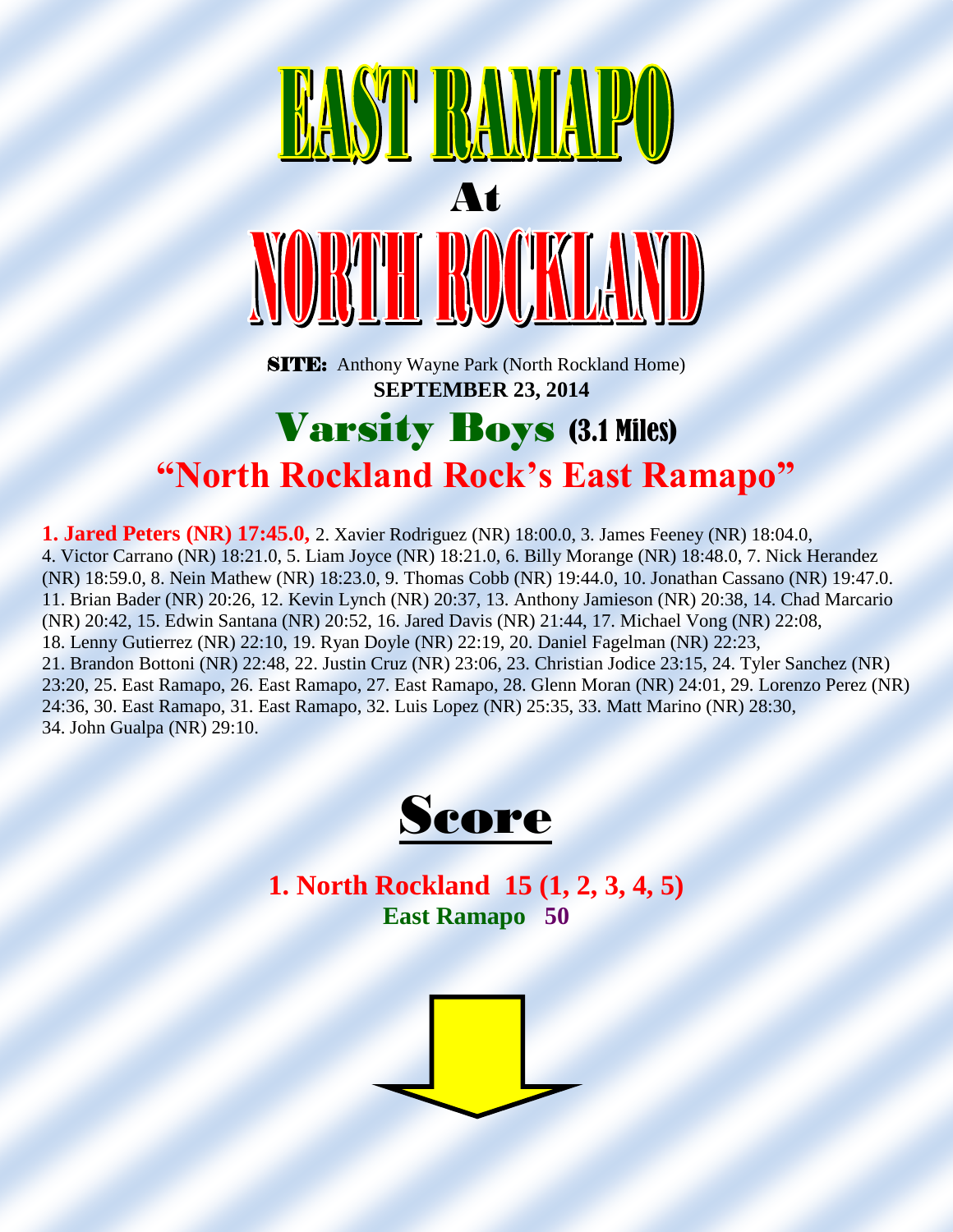# TAPPANY ZAR SUFFERN At<br>NANULLL

**SITE:** Nanuet High School  **SEPTEMBER 23, 2014**

#### Varsity Boys (3.1 Miles) **"Tappan Zee Man Handles Nanuet & Suffern"**

**Luke Gavigan (TZ) 16:19,** 2. Liam Burke (TZ) 16:24, 3. Patrick Hehir (TZ) 16:29, 4. Pat Hannelly (SUFF) 16:42, 5. Jeremy Solomon (SUFF) 17:11, 6. Brian Camillieri (NAN) 17:18, 7. Ryan Brennan (NAN) 17:23, 8. Diego Santory (SUFF) 17:34, 9. Ellis Guzewich (TZ) 17:35, 10. Brenden Hehir (TZ) 17:46, 11. Brian Wunsch (TZ) 17:51, 12. Jacob Kotch (TZ) 17:57, 13. Ryan Tso (SUFF) 17:59, 14. Jack Collins (SUFF) 18:00, 15. Danny Kornblum (SUF) 18:11, 16. James (SUF) 18:23, 17. Mike Kiely (TZ) 18:26, 18. Luis Santory (SUF) 18:29, 19. Dave Alcana (NAN) 18:31, 20. Izzo (SUF) 18:35, 21. Isaac Wecht (TZ) 18:49, 22. Austin Penate (NAN) 19:00, 23. Ashwin Tanuku (NAN) 19:01, 24. Jeremy Giardina (SUF) 1908, 25. Ben Huchheiser (SUF) 19:13, 26. Mike H. (SUF) 19:15, 27. Tyler Kenny (TZ) 19:17, 28. Dan Henry (TZ) 19:33, 29. Jonah Fields (NAN) 19:53, 30. Toby Corser (NAN) 19:54, 31. Brendan O'Donghue (NAN) 19:57, 32. Sam Meger (SUF) 19:59, 33. Brendan Gold (SUF) 20:07, 34. Luke Kiely (TZ) 20:09, 35. Will Jeyner (TZ) 20:20, 36. Alex Langharne (TZ) 20:32, 37. Jake Spruce (SUF) 20:36, 38. Lacharhaer (SUF) 20:36, 39. Jamel Okere (NAN) 20:37, 40. Garrett Shin (TZ) 20:44, 41. Ben Bushn (SUF) 20:46, 42. Mike Algert (TZ) 20:58, 43. Charlie Christian (SUF) 21:05, 44. Stanley Varghese (NAN) 21:10, 45. Patrick Finnigin (TZ) 20:29, 46. Alan Swieca (NAN) 21:34, 47. Pat Bednarski (SUF) 21:43, 48. Matt Barncough (SUF) 21:47, 49. Ardan Gold (SUF) 22:00, 50. Kyle Faller (TZ) 22:13, 51. Joey Boykowski (SUF) 22:26, 52. Tyler Basset (SUF) 22:27, 53. Victor Ramos (TZ) 22:32, 54. Connar Anderson (SUF) 22:40, 55. Chris Moore (SUF) 22:50, 56. Tommy Greene (SUF) 23:19, 57. Genslow (SUF) 23:27, 58. James O'Donnell (TZ) 23:27, 59. John Tauyk (SUF) 23:44, 60. Josh Rosentshal (SUF) 24:18, 61. Chris Smith (SUF) 24:23, 62. Kevin Valdes (TZ) 25:14, 63. Behzadi (SUF) 25:26, 64. Ben Kingslaud (SUF) 27:08, 65. Rohit Giridharan (NAN) 27:20, 66. Mike Gramatica (TZ) 29:07, 67. Chris Daly (TZ) 30:07, 68. James Gensel (TZ) 34:26, 69. Bobby Wanamder (TZ) 34:26.



**1. Tappan Zee 21 (1, 2, 3, 7, 8) Suffern 38**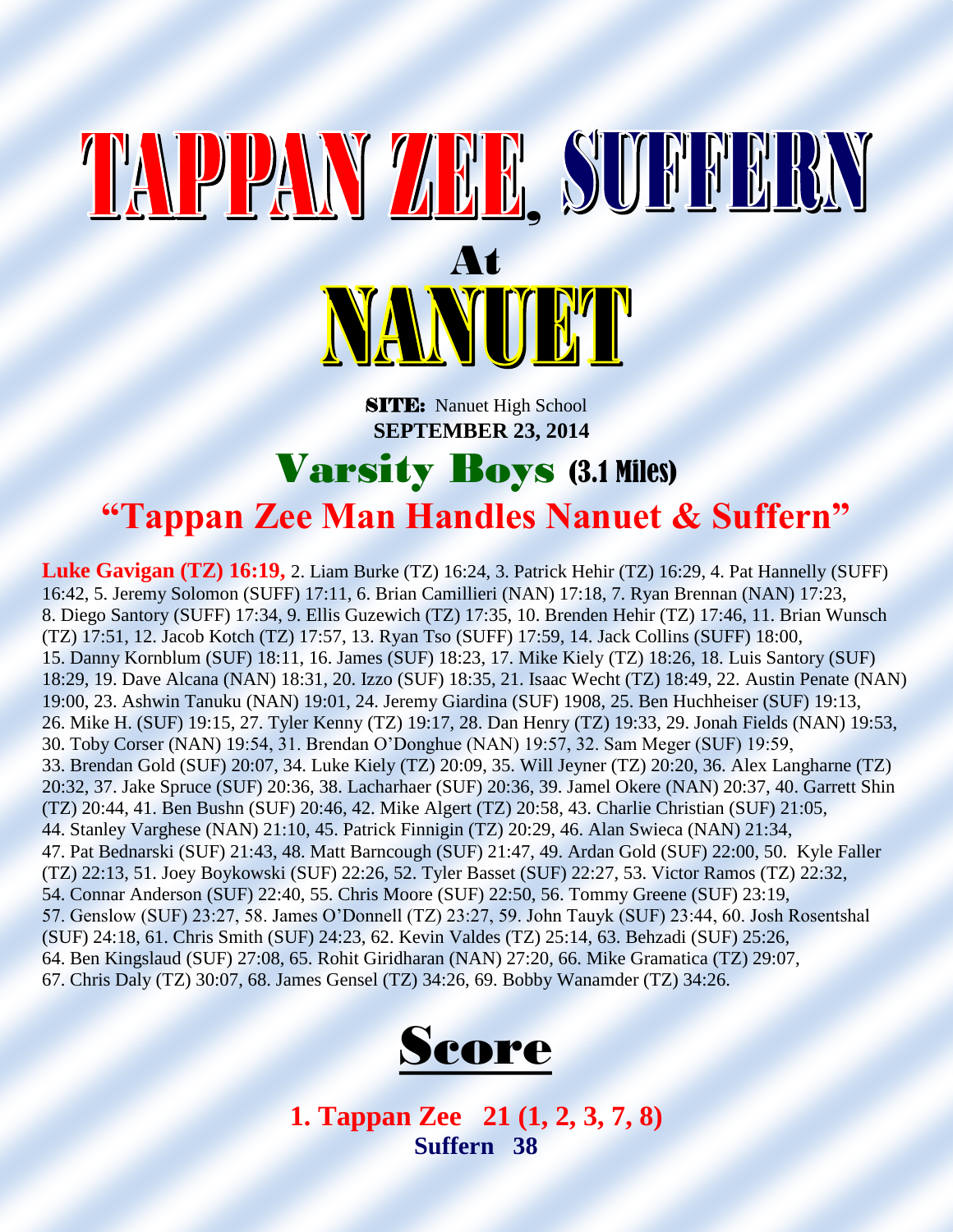#### **1. Tappan Zee 19 (1, 2, 3, 6, 7,) Nanuet 42**

**1. Suffern 21 (1, 2, 5, 6, 7) Nanuet 40**



## <u>CLARKSTOWNY NORTH</u> At CLARKSTOWN SOUTH

**SITE:** Clarkstown South High School  **SEPTEMBER 23, 2014**

#### Varsity Boys (3.0 Miles) **"Easy Win For South Over North"**

1. Kansky (CN) 18:03, 2. Vabbe (CS) 18:04, 3. Chin (CS) 18:07, 4. Santana (CS) 18:51, 5. Malagraph (CS) 19:05, 6. Okeke (CS) 19:08, 7. Vignan (CN) 19:14, 8. Byrnes (CS) 19:16, 9. Linehan (CS) 19:18, 10. Kantor (CS) 18:32, 11. Holland (CS) 19:52, 12. Danylur (CS) 19:52, 14. Holohan (CS) 20:05, 15. Daly (CN) 10:12, 16. Herbstman (CN) 20:15, 17. Huq (CN) 20:17, 18. Betts (CN) 20:18, 19. Rodenbach (CS) 20:18, 20. Dlaz(CN) 20:26, 21. Roy (CS) 20:27, 22. Milich (CS) 20:35, 23. Videl (CN) 20:38, 24. Hirsch (CS) 20:43, 25. Saavedra (CS) 20:47, 26. Thomas (CS) 20:49, 27. Parambi (CN) 20:52, 28. Alaimo (CS) 21:05, 29. Kansky (CN) 21:11, 30. Poulin (CN) 21:25, 31. Curran (CS) 21:31, 32. Harten (CS) 21:32, 33. Ajaujo (CS) 21:38, 34. Mitlof (CN) 21:39, 35. Baraubi (CN) 21:50, 36. Price (CN) 21:54, 37. McKivergam (CS) 22:04, 38. Sharma (CS) 22:05, 39. Clifford (CS) 22:11, 40. Kim (CS) 22:13, 41. Martin (CN) 22:27, 42. Garcia (CN) 22:38, 43. Battagua (CS) 22:55, 44. Gliroy (CN) 23:48, 45. Leibman (CN) 23:57, 46. Oswald (CS) 24:17, 47. Finnegan (CS) 24:37, 48. Roadarmel (CS) 24:49, 49. Goodman (CS) 24:56, 50. Casino (CS) 25:37, 51. Ruotolo (CS) 25:47, 52. Ksanyak (CN) 26:30, 53. Bowman (CS) 26:56, 54. Bhandal (CN) 27:27, 55. Marvin (CN) 27:27, 56. Walker (CS) 30:15, 57. Sokol (CN) 31:32, 58. Frisina (CN) 35:28.

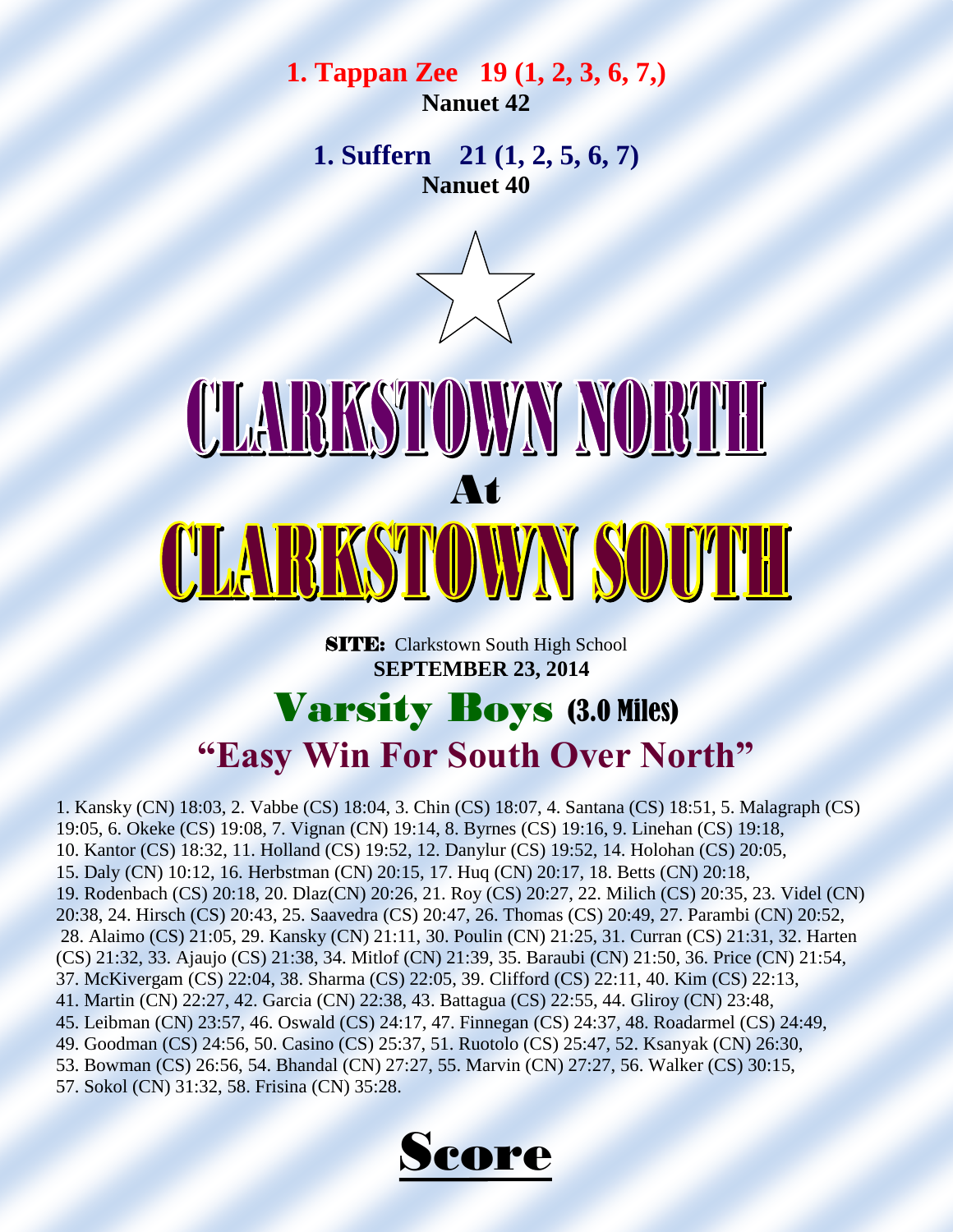**1. Clarkstown South 20 (2, 3, 4, 5, 6) Clarkstown North 41 (1, 7, 10, 11, 12)** 

#### WEEK 4

TAPPAW ZE NYACK. **EAST BAMIAPO** At CLARKSTOWN SOUTH

> **SITE:** Clarkstown South High School  **SEPTEMBER 30, 2014**

#### Varsity Boys (3.0 Miles) **"Tappan Zee, No Problem with Nyack, Clarkstown South, & East Ramapo"**

**1. Gavigan (TZ) 17:44,** 2. Burke (TZ) 17:49, 3. Ortega (NY) 18:11, 4.Chin (CS) 18:13, 5. Hehir (TZ) 18:22, 6. Guzewich (TZ) 18:23, 7. Wunsch (TZ) 18:27, 8. Lewarn (TZ) 18:34, 9. Kotch (TZ) 18:36, 10. Santana (CS) 18:52, 11. Collins(TZ) 18:53, 12. Kielly (TZ) 19:08, 13. Wecht (TZ) 19:13, 14. Henry (TZ) 19:14, 15. Byrnes (CS) 19:19, 16. Okeice (CS) 19:22, 17. Ortiz (ER) 19:23, 18. Kenny (TZ) 19:29, 19. Lineham (CS) 19:30, 20. Kantor (CS) 19:39, 21. Holohan (CS) 19:40, 22. Chamak (CS) 19:41, 23. Danylur (CS) 19:43, 24. Holland (CS) 19:48, 25. Kiley (TZ) 19:54, 26. Kenny (TZ) 20:01, 27. Corser (TZ) 20:21, 28. Milich (CS) 20:22,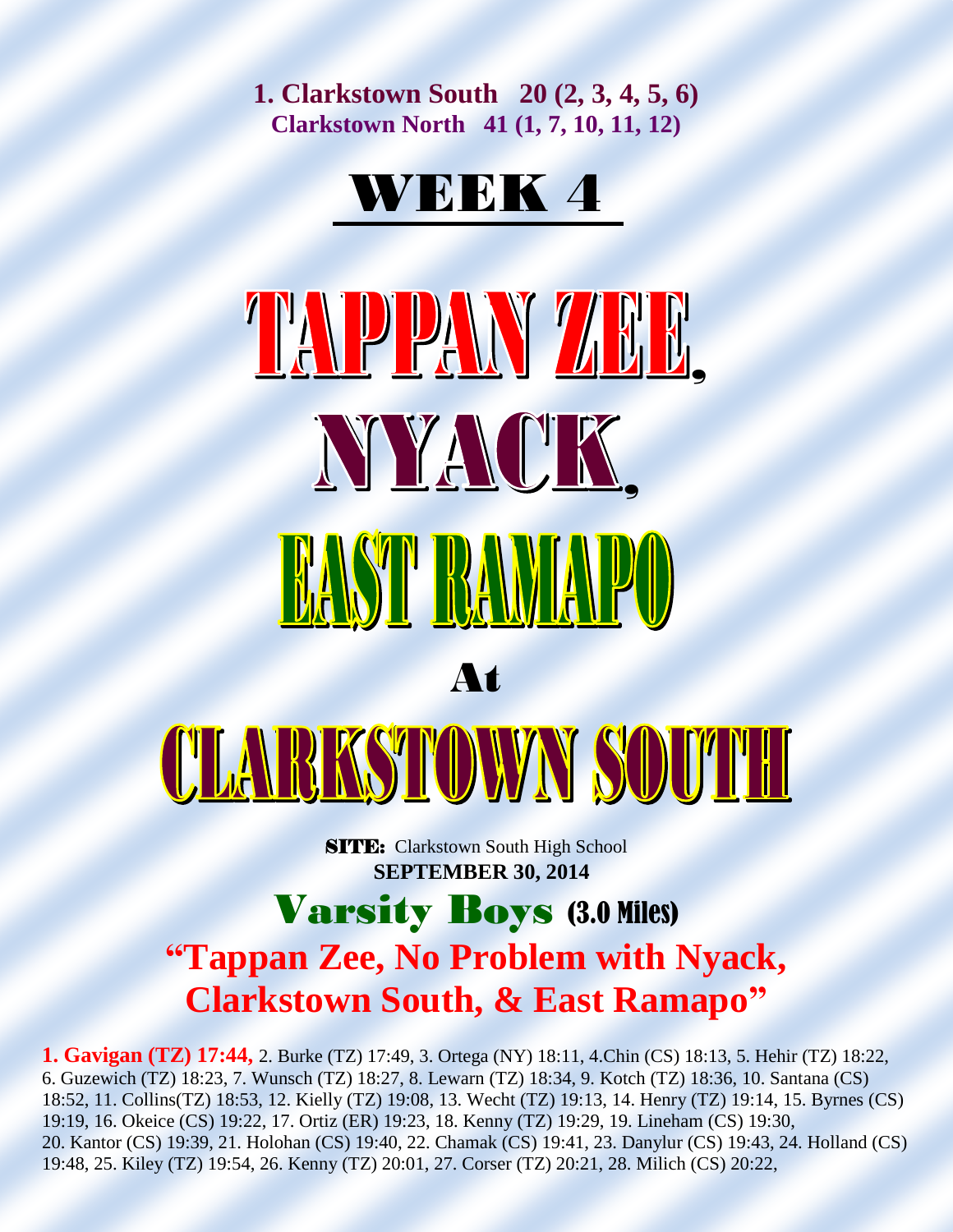29. Rodembach (CS) 20:23, 30. Roy (CS) 20:26, 31. Langhorne (TZ) 20:28, 32. McKivergam (CS) 20:29, 33. Hirsch (CS) 20:32, 34. Clifford (CS) 20:33, 35. Alaimo (CS) 20:43, 36. Shim (TZ) 20:48, 37. Thomas (CS) 20:49, 38. Curram (CS) 20:51, 39. Maizgraph (CS) 20:52, 40. Araujo (CS) 20:53, 41. Finnigam (TZ) 20:53, 42. Dangler (NY) 20:58, 43. Joyner (TZ) 20:59, 44. Algert (TZ) 21:15, 45. Fuller (TZ) 21:19, 46. Gordan (TZ) 21:28, 47. Sharma (CS) 21:48, 48. Pavelchak (NY) 21:58, 49. Roadarmor (CS) 21:59, 50.Florvil (ER) 22:01, 51. Romero (ER) 22:01, 52. Kim (CS) 22:03, 53. Jean (ER) 22:23, 54. Battaglia (CS) 22:24, 55. Kim (NY) 22:49, 56. Pelcak (NY) 22:57.



**1. Tappan Zee 18 (1, 2, 4, 5, 6) Clarkstown South 41 (3, 8, 9, 10, 11)** 

**1. Tappan Zee 18 (1, 2, 4, 5, 6) Nyack 45 (3, 9, 10, 11, 12)**

**1. Tappan Zee East Ramapo (Incomplete Team)**

**1. Clarkstown South 20 (2, 3, 4, 5, 6) Nyack 43 (1, 9, 10, 11, 12)**

> **1. Clarkstown South East Ramapo (Incomplete Team)**

> **1. Nyack East Ramapo (Incomplete Team)**

> > $\overline{\phantom{a}}$